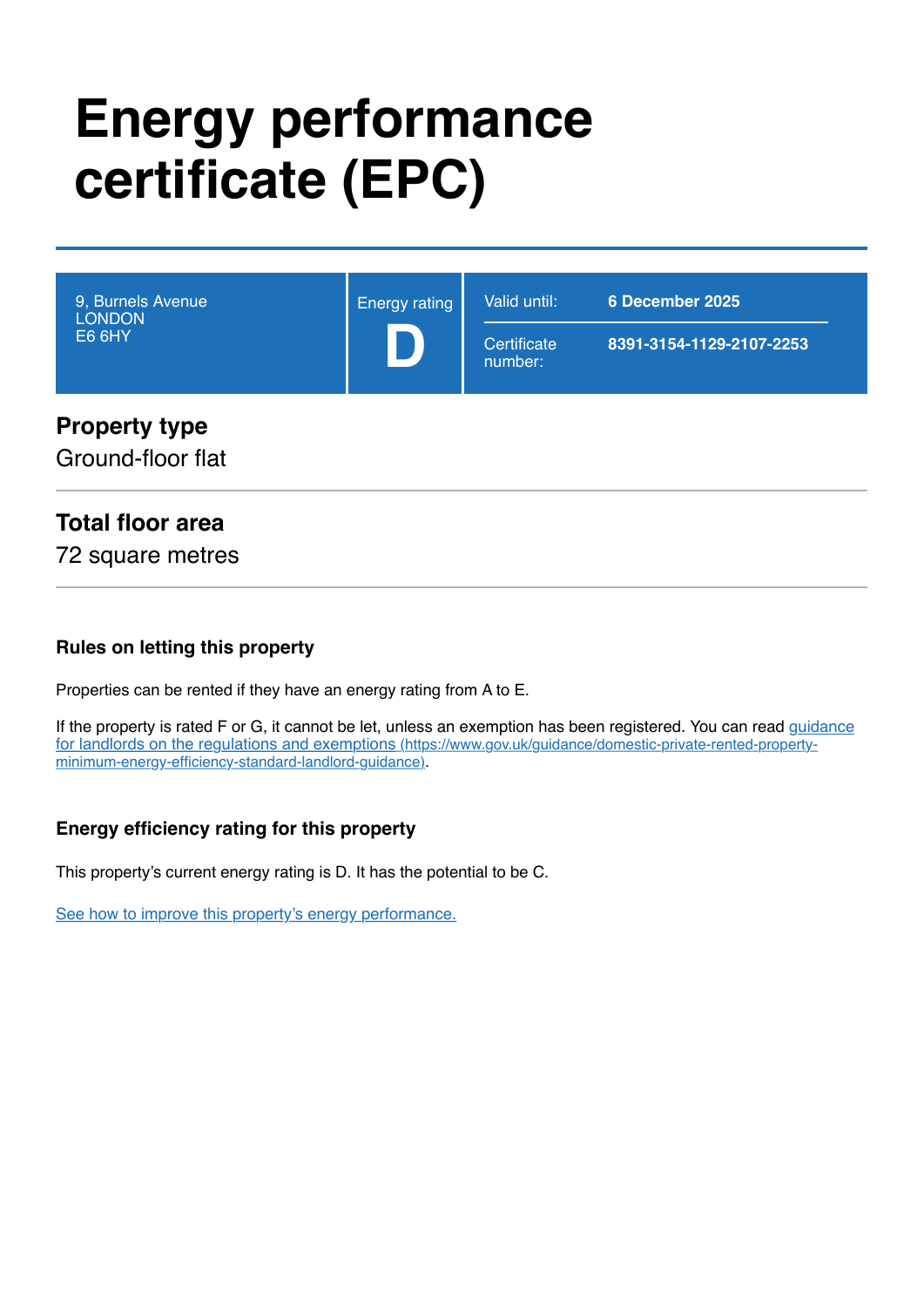| <b>Score</b> | <b>Energy rating</b> | <b>Current</b> | <b>Potential</b> |
|--------------|----------------------|----------------|------------------|
| $92 +$       | A                    |                |                  |
| 81-91        | В                    |                |                  |
| 69-80        | C                    |                | 77   C           |
| 55-68        |                      | 681<br>D       |                  |
| 39-54        | Е                    |                |                  |
| $21 - 38$    | F                    |                |                  |
| $1-20$       | G                    |                |                  |

The graph shows this property's current and potential energy efficiency.

Properties are given a rating from A (most efficient) to G (least efficient).

Properties are also given a score. The higher the number the lower your fuel bills are likely to be.

For properties in England and Wales:

- the average energy rating is D
- the average energy score is 60

#### **Breakdown of property's energy performance**

This section shows the energy performance for features of this property. The assessment does not consider the condition of a feature and how well it is working.

Each feature is assessed as one of the following:

- very good (most efficient)
- good
- average
- poor  $\bullet$
- very poor (least efficient)

When the description says "assumed", it means that the feature could not be inspected and an assumption has been made based on the property's age and type.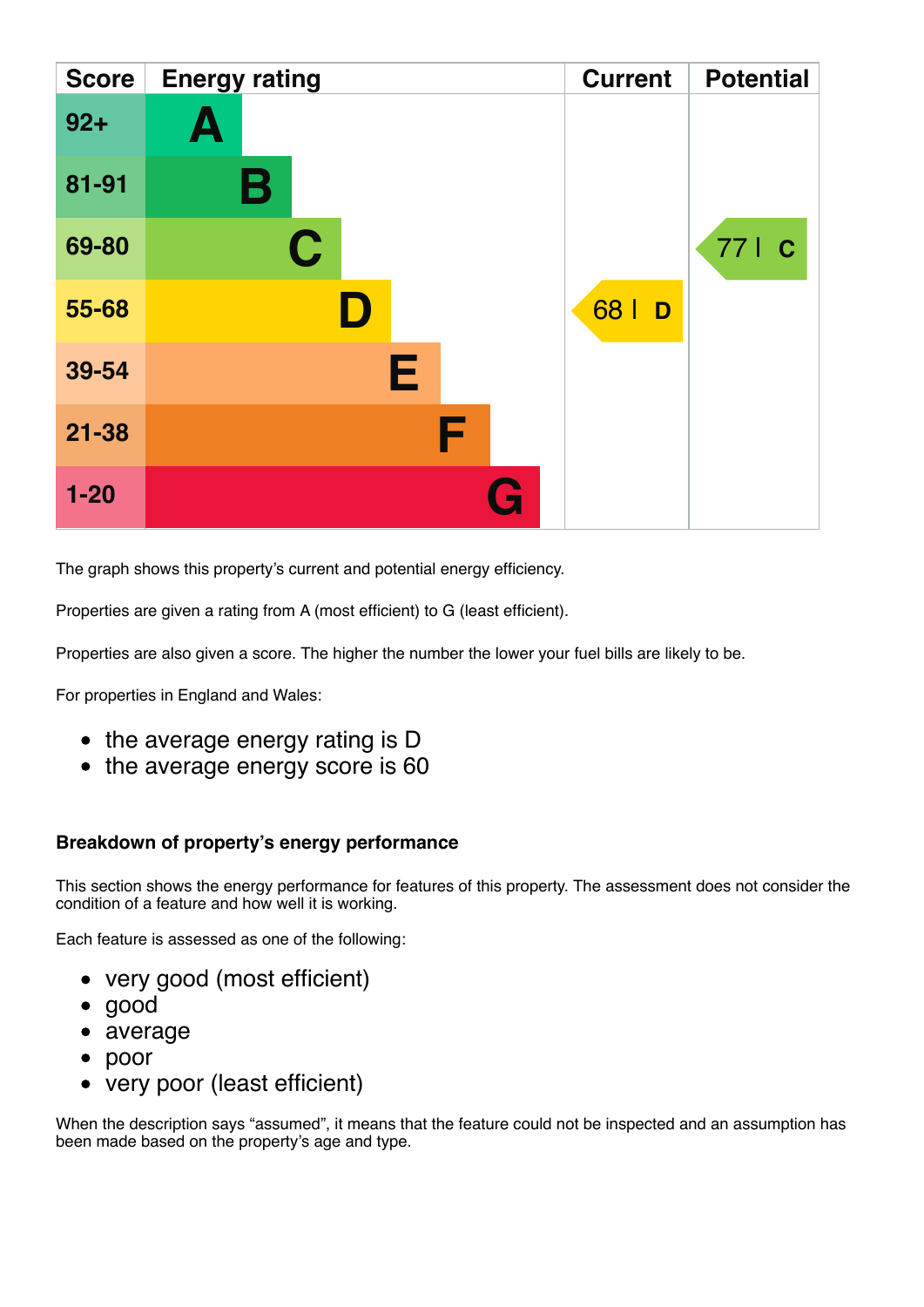| <b>Feature</b>       | <b>Description</b>                             | Rating    |
|----------------------|------------------------------------------------|-----------|
| Wall                 | Solid brick, as built, no insulation (assumed) | Very poor |
| Window               | Fully double glazed                            | Average   |
| Main heating         | Boiler and radiators, mains gas                | Good      |
| Main heating control | Programmer and room thermostat                 | Average   |
| Hot water            | From main system                               | Good      |
| Lighting             | Low energy lighting in all fixed outlets       | Very good |
| Roof                 | (another dwelling above)                       | N/A       |
| Floor                | Suspended, no insulation (assumed)             | N/A       |
| Secondary heating    | None                                           | N/A       |

### **Primary energy use**

The primary energy use for this property per year is 210 kilowatt hours per square metre (kWh/m2).

#### What is primary energy use?  $\blacktriangleright$

#### **Environmental impact of this property**

This property's current environmental impact rating is D. It has the potential to be C.

Properties are rated in a scale from A to G based on how much carbon dioxide (CO2) they produce.

Properties with an A rating produce less CO2 than G rated properties.

#### **An average household produces**

6 tonnes of CO2

### **This property produces**

#### 2.7 tonnes of CO2

### **This property's potential production**

1.7 tonnes of CO2

By making the recommended changes, you could reduce this property's CO2 emissions by 1.0 tonnes per year. This will help to protect the environment.

Environmental impact ratings are based on assumptions about average occupancy and energy use. They may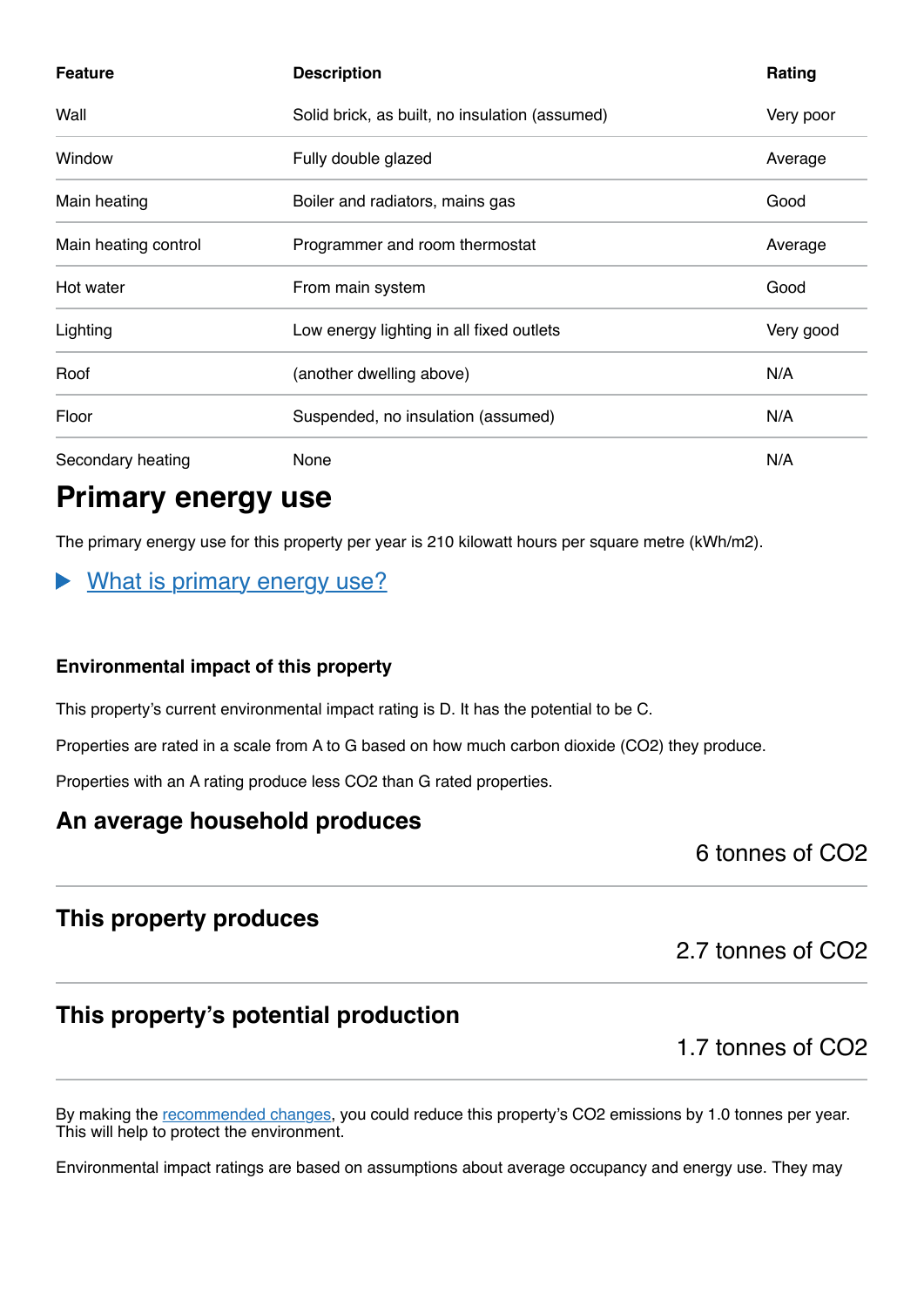not reflect how energy is consumed by the people living at the property.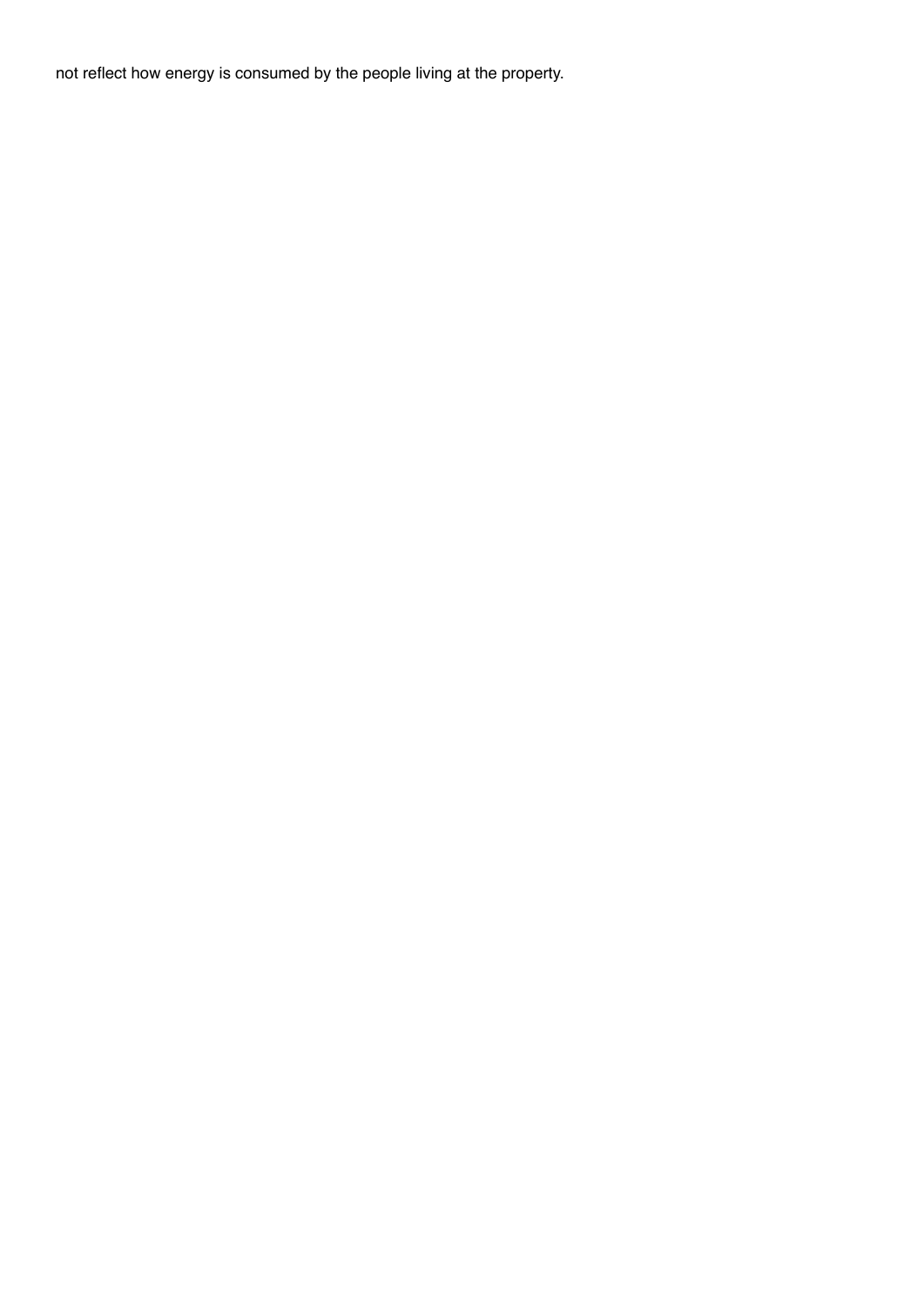#### **Improve this property's energy performance**

By following our step by step recommendations you could reduce this property's energy use and potentially save money.

Carrying out these changes in order will improve the property's energy rating and score from  $D(68)$  to  $C(77)$ .

Do I need to follow these steps in order?

### **Step 1: Internal or external wall insulation**

Internal or external wall insulation

**Typical installation cost**

|                                          | £4,000 - £14,000 |
|------------------------------------------|------------------|
| <b>Typical yearly saving</b>             | £140             |
| Potential rating after completing step 1 | 75   C           |

|  |  |  | Step 2: Floor insulation (suspended floor) |
|--|--|--|--------------------------------------------|
|--|--|--|--------------------------------------------|

Floor insulation (suspended floor)

**Typical installation cost**

£800 - £1,200

77 | C

Potential energy

rating

**C**

| <b>Typical yearly saving</b>                    |     |  |
|-------------------------------------------------|-----|--|
|                                                 | £54 |  |
| Potential rating after completing steps 1 and 2 |     |  |
|                                                 |     |  |

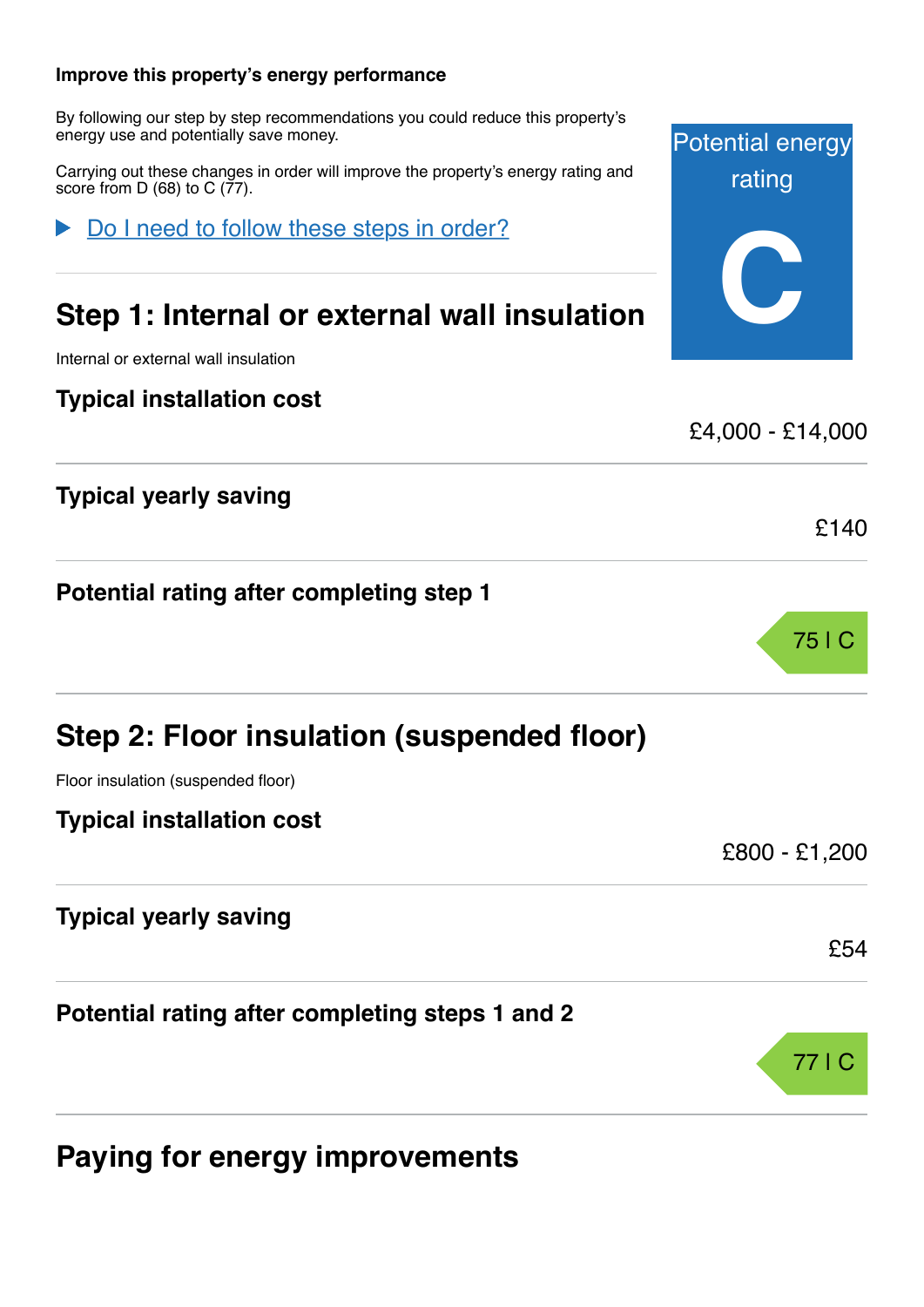#### **Estimated energy use and potential savings**

#### **Estimated yearly energy cost for this property**

£647

£195

#### **Potential saving**

The estimated cost shows how much the average household would spend in this property for heating, lighting and hot water. It is not based on how energy is used by the people living at the property.

The potential saving shows how much money you could save if you complete each recommended step in order.

For advice on how to reduce your energy bills visit Simple Energy Advice (https://www.simpleenergyadvice.org.uk/).

### **Heating use in this property**

Heating a property usually makes up the majority of energy costs.

#### **Estimated energy used to heat this property**

| Type of heating                                   | <b>Estimated energy used</b> |  |
|---------------------------------------------------|------------------------------|--|
| <b>Space heating</b>                              | 7545 kWh per year            |  |
| <b>Water heating</b>                              | 2020 kWh per year            |  |
| Potential energy savings by installing insulation |                              |  |
| <b>Type of insulation</b>                         | Amount of energy saved       |  |
| <b>Solid wall insulation</b>                      | 2899 kWh per year            |  |

#### **Contacting the assessor and accreditation scheme**

This EPC was created by a qualified energy assessor.

If you are unhappy about your property's energy assessment or certificate, you can complain to the assessor directly.

If you are still unhappy after contacting the assessor, you should contact the assessor's accreditation scheme.

Accreditation schemes are appointed by the government to ensure that assessors are qualified to carry out EPC assessments.

### **Assessor contact details**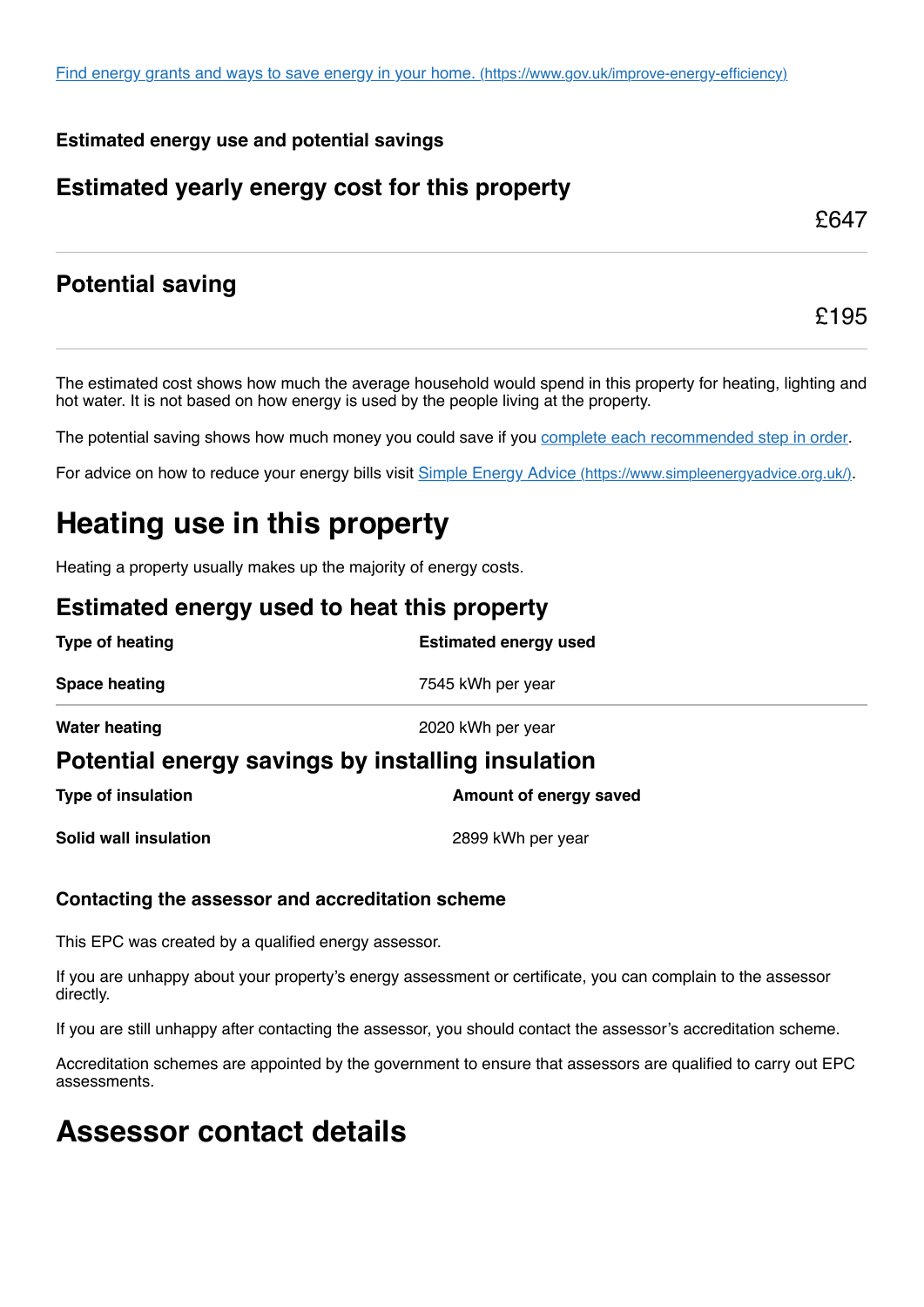### **Assessor's name**

Muhammad Tahir

### **Telephone**

07969748503

### **Email**

m\_tahir\_3005@yahoo.com

## **Accreditation scheme contact details**

**Accreditation scheme** Quidos Limited

### **Assessor ID**

QUID204640

### **Telephone**

01225 667 570

### **Email**

info@quidos.co.uk

### **Assessment details**

**Assessor's declaration** No related party

**Date of assessment** 5 December 2015

### **Date of certificate**

7 December 2015